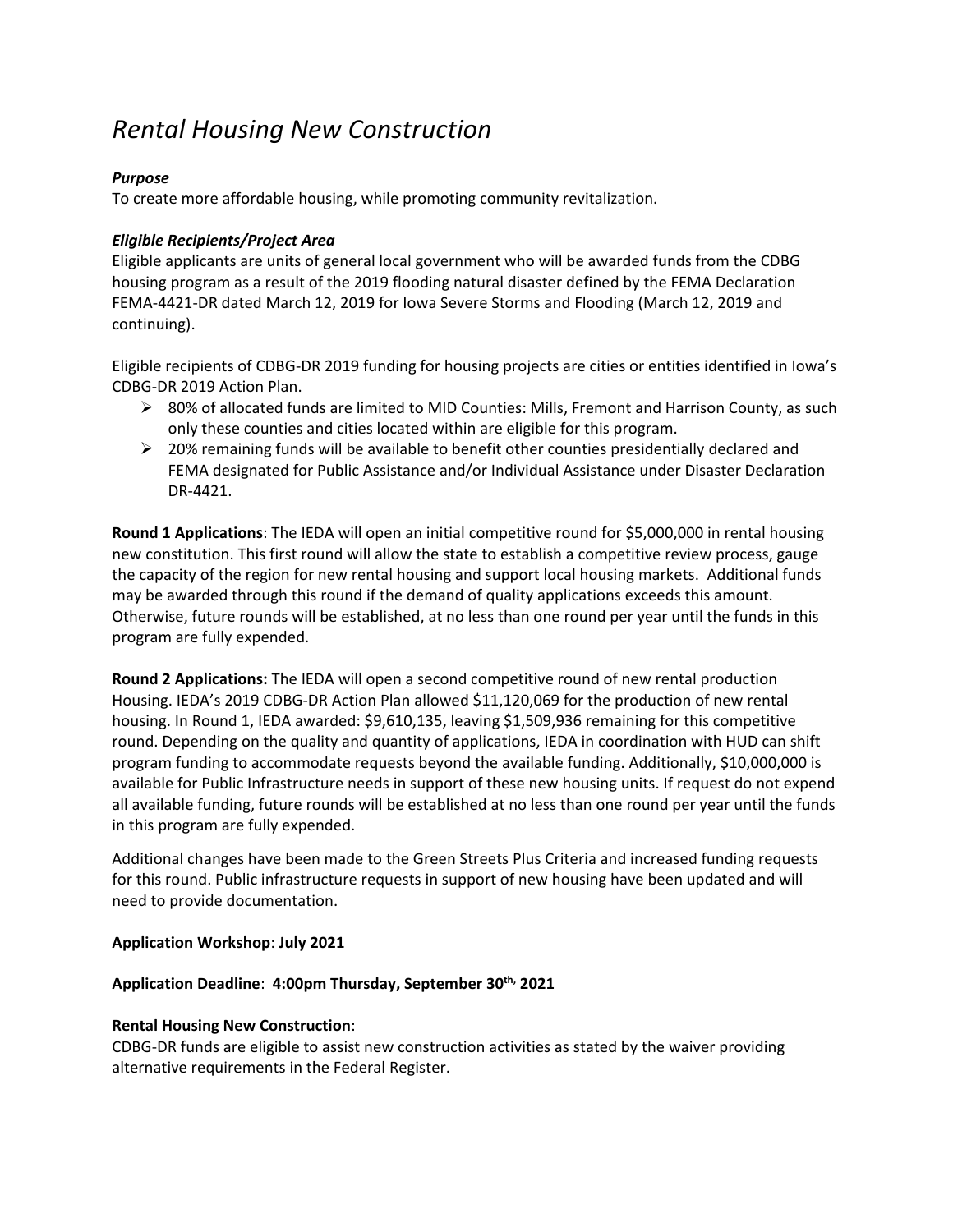- $\triangleright$  "Alternative requirements are adopted to the extent of necessary to permit new housing construction, and to require construction standards on structures constructed with CDBG-DR funds as part of activities eligible under 42 U.S.C 5305(a.)"
- $\triangleright$  IEDA will make awards to subrecipient cities for the construction of new housing. Cities will enter into development agreements with developers who will construct the new housing.
- $\triangleright$  A Developer is a for-profit or private nonprofit individual or entity that the grantee provides CDBG-DR assistance to for the purpose of constructing new housing in connection with the redevelopment of demolished or vacant properties. Local government agencies and Local Housing Authorities are not developers.

## *Eligible Activity*

- $\triangleright$  New construction of rental housing units includes the construction of single-family houses, duplexes, and multi family structures on vacant lots or the conversion of existing spaces into new housing within existing neighborhoods, and the development of new neighborhoods for residential purposes.
- $\triangleright$  The State will make awards based on project applications and is anticipating the creation of approximately 300 new housing units over the life of both the rental and owner housing programs.
- $\triangleright$  IEDA will make awards to projects that offer a variety of housing sizes in order to best serve families with children, disabled persons and seniors.

## *National Objective*

This program is designed to meet HUD's National Objective for the benefit of persons of low and moderate income (LMI). All units must comply with IEDA stipulated Affordability Period for New Construction, where 51% of tenants will be income verified at or below 80% AMI, and all rents will be capped at the applicable 65% HOME Rates.

Terms of Affordability, enforced by the filing of covenants and restrictions lien on the property, will be applied as follows:

- **1.** 5-years for single family homes or multi-family of 4 units or less
- **2.** 20-years for multi-family developments of 5 units or more

## *Award*

The CDBG-DR award will be based on the applicant's requested amount. Awards must include a per unit housing incentive, but may include additional line-item requests such as:

- **Public infrastructure in support of housing\***
- cost of green plus construction\*
- **Increased costs of compliance**
- **Project delivery**

All awards will be substantiated by application support documentation and will be evaluated for cost reasonableness by IEDA prior to award.

# *Project Delivery*

CDBG-DR will provide up to \$5,000 per housing unit proposed for construction for project delivery. The COG or qualified consultant will provide a lump sum project delivery estimate in the application for CDBG-DR funding. Project Delivery must be substantiated by documentation of costs incurred and cannot be duplicated by another federal funding source. Project Delivery may include but is not limited to:

- $\triangleright$  Environmental Review Record documentation, including any required publication costs
- $\triangleright$  Lien Development and Filing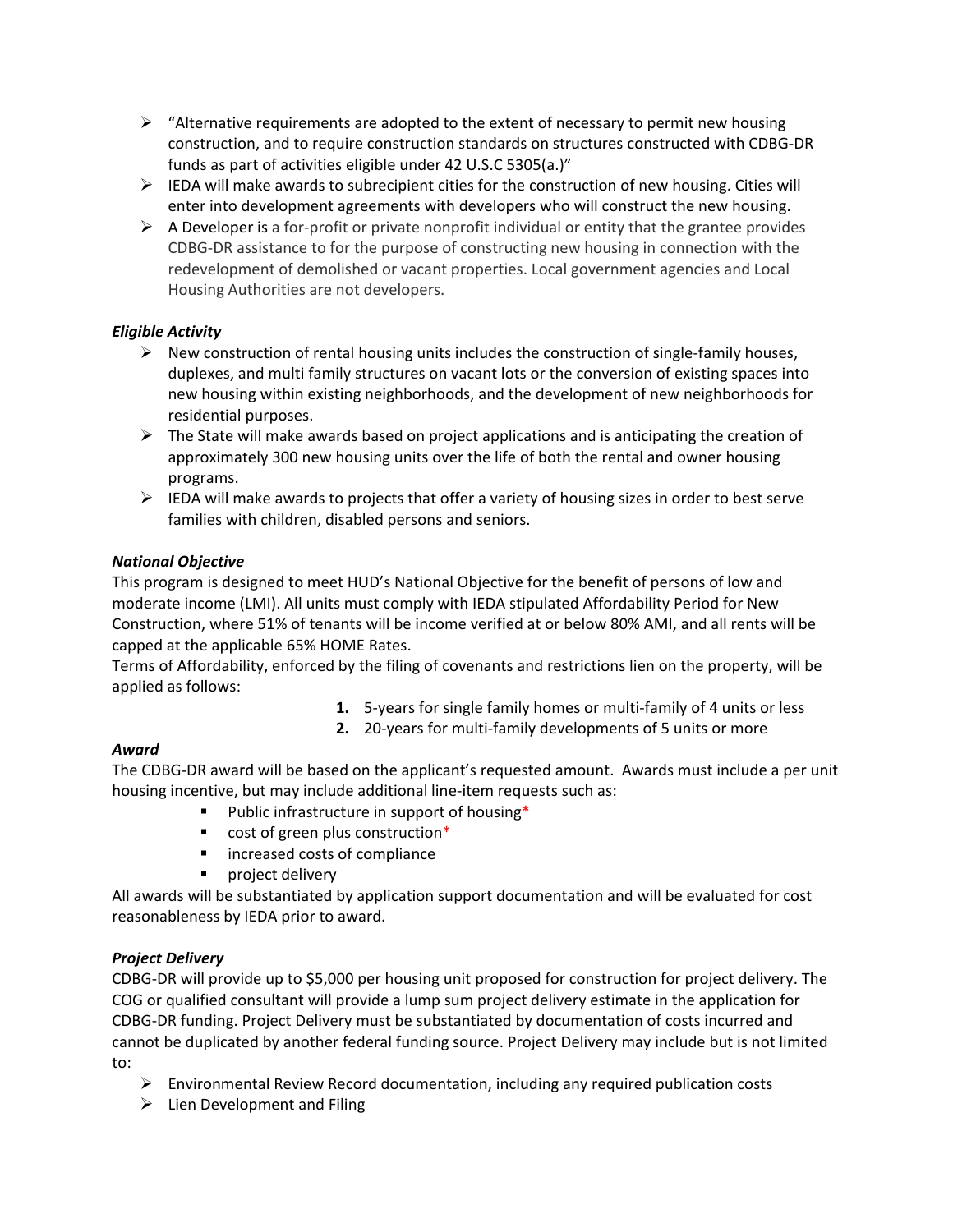- $\triangleright$  Tenant Income Verification
- $\triangleright$  Federal Labor Standards Compliance
- $\triangleright$  Financing/Interest incurred for project implementation

### **CDBG-DR 2019 Application Requirements:**

*Housing Program General Information:*

This program is designed to allow cities to work with local developers to design plans to meet local housing needs. Developers will work with the city and their selected grant administrator (COG or IEDA approved qualified consultant) to develop an application and apply to IEDA through iowagrants.gov. Developers through the local municipality can apply for:

- $\triangleright$  \$75,000 per housing unit award for construction reimbursement with CDBG-DR
	- o Multi-Family New Construction
		- Awarded as a non-receding forgivable loan in the amount of the award for the affordability period noted above
		- 10% retainage held until LMI qualified tenants occupy 51% of units
- $\triangleright$  Developer must own the building lots/sites or can demonstrate site control
- $\triangleright$  Builders and developers selected for participation under these proposals should offer a variety of types and styles of housing, carious sizes (square footage) and units with various number of bedrooms and bathrooms; all within the project cost limitation, and all units constructed with equal quality of design and materials.
- $\triangleright$  40-unit maximum number of units per application (\$3,000,000 max housing award per application).
- $\triangleright$  Projects of 8 units or more will be required to comply with federal labor standards and Davis Bacon Prevailing wages.
- $\triangleright$  All units shall be designed and constructed in accordance with all locally adopted and enforced building codes and standards. In the absence of any locally adopted and enforced building codes and standards, the requirements of the current Iowa State Building Code shall apply.
- $\triangleright$  All units upon completion must have access and connection to municipal utilities including water and sewer.
	- o No project dependent on wells and/or septic will be eligible
- $\triangleright$  Public Infrastructure in support of new housing can also be included in this financial investment in the construction of new housing units.
	- o Infrastructure in support of new housing can only be claimed when used in support of public infrastructure. The public infrastructure must be owned and maintained by the local municipality through either the transfer of ownership or other legal agreement.
	- o Public infrastructure must be accessible to the general public and serve a delineated service area. No utilities on private property will be considered public infrastructure.
	- o Examples of public infrastructure include public/local transportation systems and streets, access roads, bridges, water, sewer, stormwater, sidewalks, street curbs and gutters, and electric and broadband systems.
- $\triangleright$  For all housing applications that require the construction of roads, utility access including broadband where practicable, stormwater management, etc. the developer will provide a line-item request for such funding, based on actual anticipated costs of construction, that are not otherwise available through other funds (TIF, DOT, City Budget, etc.). All public infrastructure will be subject to federal labor standards and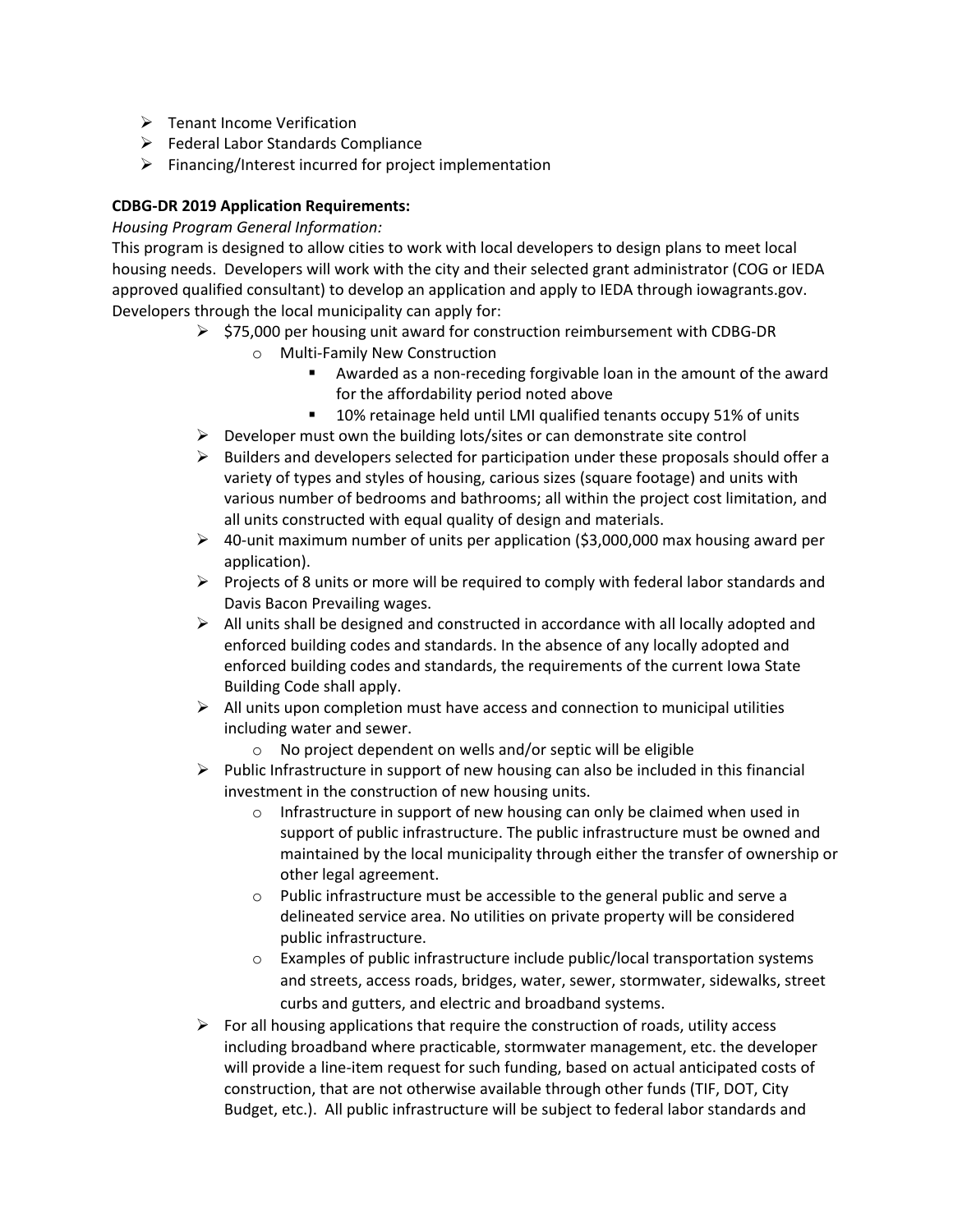Davis Bacon Prevailing wage compliance; and construction contracts must be separated from housing contracts.

- $\triangleright$  All homes constructed under this program will be required to comply with the baseline requirements of the Iowa Green Streets program.
- $\triangleright$  Developers will be allowed to request an increased award for voluntarily complying with Green Streets Plus criteria – this line-item request will be based on the cost differential between baseline and Plus standards and the application.
- $\triangleright$  All properties must be located outside of the 100-year floodplain and priority will be given to projects located outside of the 500-year floodplain.
- $\triangleright$  All units must be marketed to citizens directly impacted by the 2019 Disaster Event for 4 months, before being offered to an eligible member of the general public.
- $\triangleright$  All new housing projects will be required to participate in a project specific IEDA design consultation prior to applying for CDBG-DR construction funding. This will ensure that proper stormwater management and green building practices are incorporated into new housing developments.
- $\triangleright$  Any conversion project, where housing units will be created within an existing structure, must demonstrate that the space is not currently used for housing, and has not been housing in the recent past. No housing rehabilitation will be considered eligible, only the conversion of space into new, additional, housing units.
- $\triangleright$  Any project proposing mixed use (commercial and residential) must coordinate with IEDA regarding federal compliance, construction separation and labor standards. No CDBG-DR funds can be used for any portion of commercial development.
- $\triangleright$  No basement or first floor storefront units are allowed under this program. If first floor accessible units are included in the project, they must not occupy an otherwise commercial space, and must have a separate entrance from any commercial space.
- $\triangleright$  Prior to the Grantee's obligation of funds for construction, the Grantee will demonstrate that the engineering co-design for a project is feasible, prior to obligation of funds by the Grantee for construction.
- $\triangleright$  The owner and/or developer/builder of the newly constructed housing shall obtain their own construction financing and insurance sufficient for the entire project budget.
- $\triangleright$  All projects are required to be Cost Reasonable. IEDA will determine project cost reasonableness through the competitive application comparison, review and selection process. As such application budgets must be thorough and accurate for evaluation.

Required Application Documentation:

- $\triangleright$  Only complete applications will be reviewed, scored, and ranked. Complete applications will include:
	- o All fields in Iowagrants.gov application form completed
		- **Site Plan clearly showing project location (if multiple sites, each site** must be clearly labeled)
		- **Project Design Documents**
		- Documentation of site control either Assessor's page showing ownership or executed purchase option
		- **EXTER** Current site zoning and an outline of any needed zoning changes with timeline.
		- Resolution of Support from the City Requesting CDBG-DR funding
		- **Developer Assurance signed by the Developer and City**
		- **•** Draft development agreement between City and developer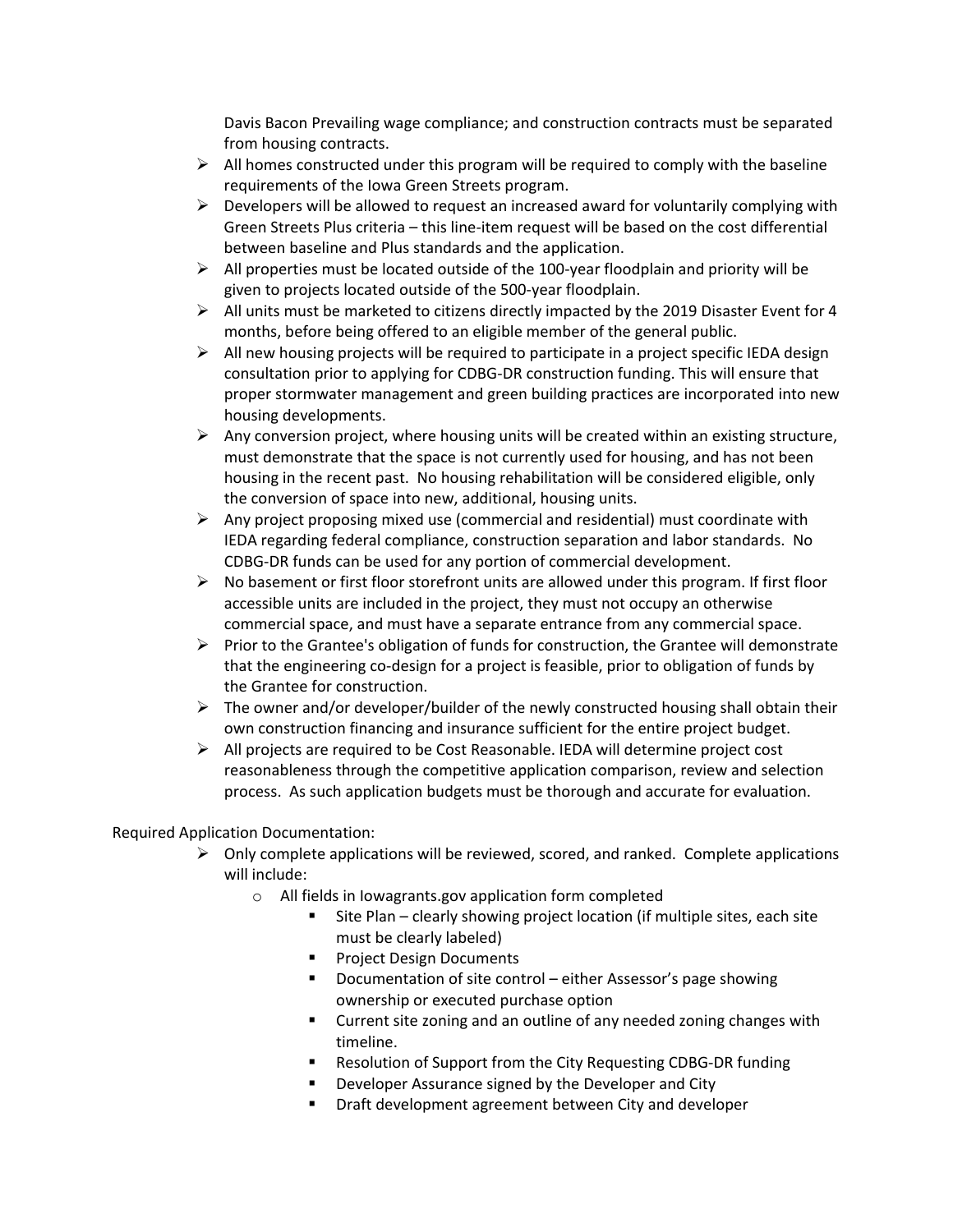- DOB Application Certification Signed by developer
- **Support documentation for project budget**
- Support documentation for Sources and Uses of funds equal to the project budget
- **EXECOMPLETED GREETS** Checklist for baseline standards compliance
- Documentation of Request for increased infrastructure funding
- **Documentation of Request for increased funds for federal compliance**

#### **Post- Award Considerations:**

Any project funded through this program will be required to comply with all federal and state requirements. By Signing the Application Certification, the developer acknowledges these requirements; furthermore, by passing a resolution of support and executing a contract with IEDA, the applicant City assumes the responsibility of enforcing these requirements as the HUD designated Responsible Entity in accordance with 24 CFR 58. Accordingly, the following steps will be required post award.

- $\triangleright$  IEDA will enter into a contract with the City for the awarded amount of funds for the housing project.
- $\triangleright$  The City will execute Development Agreement with the developer
- $\triangleright$  City will enter into a contract with COG or IEDA approved qualified consultant for Project Delivery Costs
- $\triangleright$  Release of Funds –give a general timeline with required consultation and publication for this process.
	- o Before the release of funds, an environmental review will take place to ensure compliance with all federal and state laws.
	- $\circ$  An environmental review is an analysis of impacts of a project on the surrounding environment and environment on the project. An environmental review:
		- **Ensures HUD-funded projects provide decent, safe, and sanitary housing**
		- **•** Demonstrates compliance with up to 17 federal environmental laws and authorities
		- $\blacksquare$  Is a public document that encourages public participation
		- If Is coordinated by the municipality and grant administrator and can use another federal agencies NEPA documentation for compliance as applicable.
	- o Timeline:
		- 1. Submission of completed checklist to IowaGrants
		- 2. Approximately 4-6 months for completion of review, but can be much longer depending on site conditions
		- 3. Review must be published locally
		- 4. Required public comment period up to 30-days
	- $\circ$  NO choice limiting action until review is complete and applicant have received an approved Request for Release of Funds from the State. Neither applicant nor partners are allowed to commit or spend HUD or non-HUD funds on physical or choice-limiting activities. Including activities such as:
		- **Purchase of property**
		- **Bidding**
		- **Entering a contract**
		- **•** Construction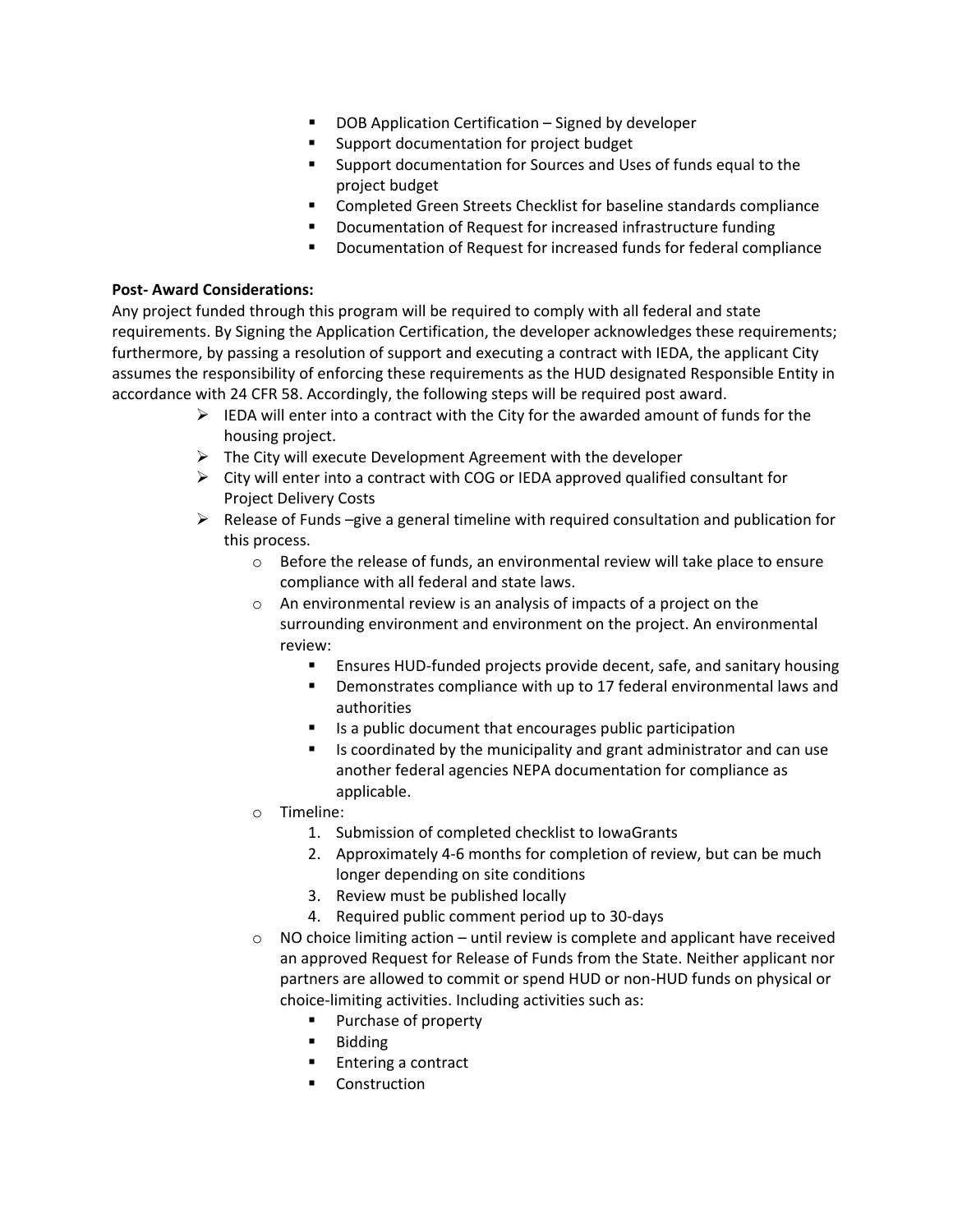- $\triangleright$  Prior to the authorization of the first construction payment, each property receiving CDBG-DR funds will be required to enter into a forgivable loan/mortgage and agreement for covenants and restrictions in the form of a recorded lien in order to ensure sufficient insurance and project compliance from the onset of construction (sample of lien available upon request from IEDA). The term of affordability begins upon the issuance of the Certificate of Occupancy, or the date of the first leased unit, whichever is earlier. For scattered sites, each individual site will have a recorded lien and forgivable loan on each parcel for the amount of the actual construction costs allocated by CDBG-DR funds for that site, ensuring that the total of all scattered sites forgivable loans match the total CDBG funds award amount for the project.
- $\triangleright$  The CDBG-DR funds forgivable loan may be recorded in junior position to the principal conventional financing/loan (if applicable) but must be recorded in senior position to any and all other funding in the project.
- *Contractor Clearance*
	- o All work for construction must be recorded in an executed contract.
	- o All contractors must be registered to work in the State of Iowa.
	- o All contractors and contract data must be submitted for Contractor Clearance in IowaGrants.
- *Duplication of Benefits* 
	- o NO duplication of benefits (DOB) will be allowed
	- $\circ$  Recipient in coordination with the COG or qualified consultant will complete all necessary DOB documentation in accordance with the DOB Policy Requirements noted in the 2019 Flooding CDBG-DR Policies and Procedures Manual.
- *Wage Rates and Davis Bacon Compliance* 
	- o All laborers employed by contractors or subcontractors in the performance of construction work financed in whole or in part by this program shall be paid wages at rates not less than those on similar construction in the locality, including all infrastructure and residential construction for 8 or more units in a single project application.
	- $\circ$  Applications for 7 units or fewer of residential construction only are exempt from this compliance requirement.
- *Section 3* 
	- o All projects are required to comply with 24 CFR Part 75, also known as Section 3. This includes the tracking and documenting of all labor hours on projects receiving \$200,000 or more of CDBG-DR, including for projects not subject to Davis Bacon, or qualitative efforts undertaken to demonstrate compliance with Section 3. All labor hours and qualitative efforts will be documented. See IEDA's new Section 3 guidance.
- *Insurance Requirements*
	- o Federal Regulation requires FEMA National Flood Insurance for all federally funded projects located within a Specific Flood Hazard Area – 100-year floodplain.
	- o The State of Iowa is requiring FEMA National Flood Insurance for and CDBG-DR funded projects located within the 500-year floodplain.
	- o Insurance will be obtained before work begins and must be maintained at minimum throughout the remaining project and closeout.
- *Claim documentation and Reimbursement*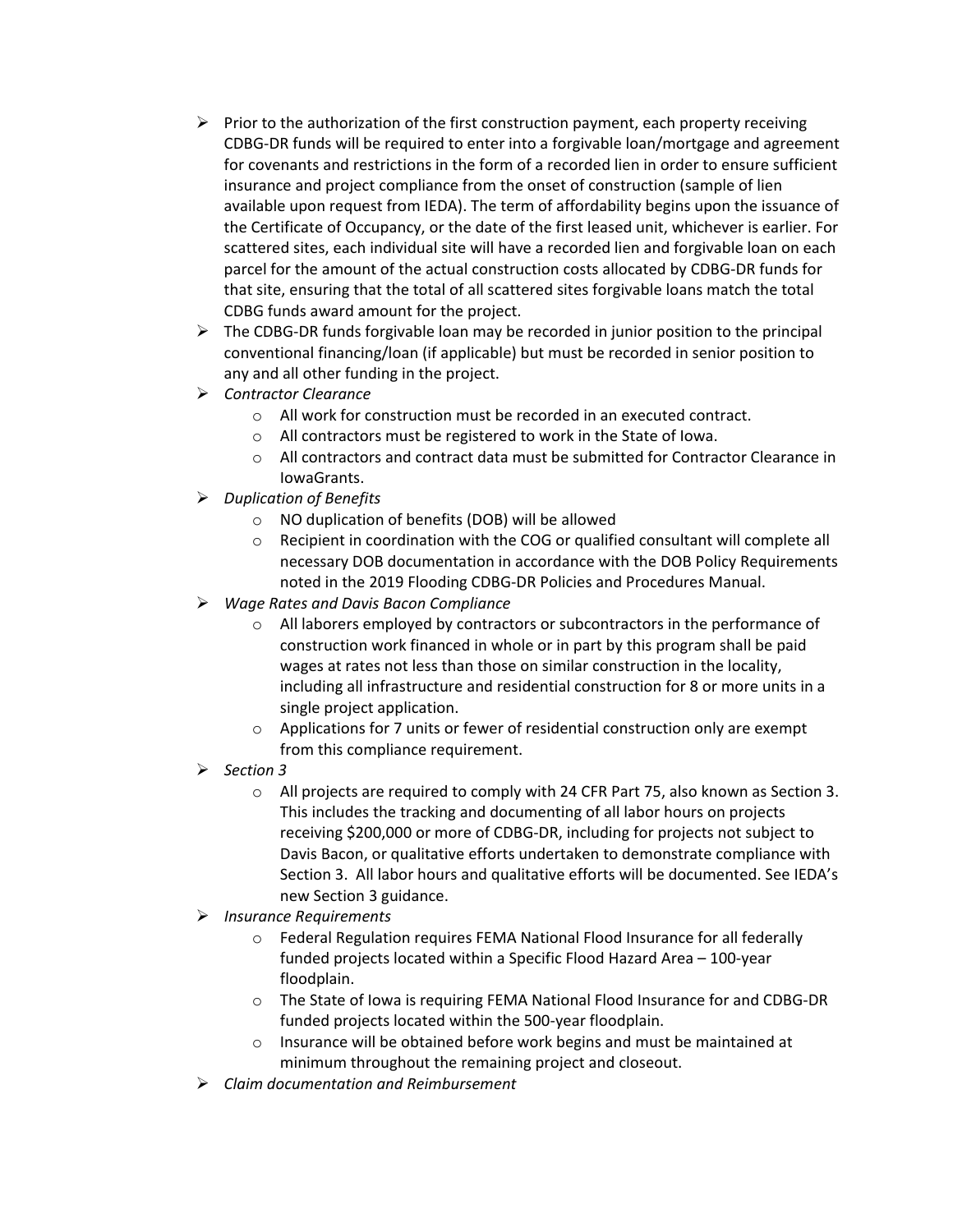- o The Iowa Economic Development Authority (IEDA) will reimburse funds for actual costs incurred up to the CDBG amount stated in IowaGrants.
- $\circ$  Claims for reimbursement will be submitted by the recipient via the online www.iowagrants.gov system
- o The recipient shall maintain a file of all claim supporting documentation including claim documents, invoices, payments, and approvals.
- o CDBG-DR financial investment award can be drawn down mid-construction with supporting documentation of costs incurred.
- o Final draw down of reimbursement will only be granted once the "Demographic Data Collection" form/report is submitted through IowaGrants.
- *Procurement*
	- o Recipients shall follow the federal procurement requirements included in the 2019 CDBG DR Policies and Procedures Manual, and in 2 CFR 200, the IEDA CDBG Management Guide online at [http://www.iowaeconomicdevelopment.com/Community/CDBG,](http://www.iowaeconomicdevelopment.com/Community/CDBG) and the instructions for procurement provided by IEDA online at [http://www.iowaeconomicdevelopment.com/userdocs/documents/ieda/Instru](http://www.iowaeconomicdevelopment.com/userdocs/documents/ieda/InstructionsProcurementServicesCDBGprojects.pdf) [ctionsProcurementServicesCDBGprojects.pdf.](http://www.iowaeconomicdevelopment.com/userdocs/documents/ieda/InstructionsProcurementServicesCDBGprojects.pdf)
	- o Developers do not need to procure their contractors or sub-contractors in accordance with HUD Policy "*Guidance on the Procurement of Developers and Subrecipients*, dated June 2012"
	- o Any procurement required by the project (procurement by the Recipient or non-Developer procurement) must comply with the Procurement Policy included in the 2019 Flooding CDBG-DR Policies and Procedures Manual.
	- o Any construction contracts procured through this award must comply with the Bonding Requirements noted in the will Procurement Policy included in the 2019 Flooding CDBG-DR Policies and Procedures Manual.
	- $\circ$  All projects are required to be Cost Reasonable. IEDA will determine project cost reasonableness through the competitive application comparison, review and selection process. As such application budgets must be thorough and accurate for evaluation.
- *Monitoring*
	- $\circ$  Applicants shall be provided adequate and timely information to enable them to be meaningfully involved in important decisions at the various stages of the program, including at least
		- **The determination of needs**
		- The review of the proposed activities
		- **The review of past program performance**
	- o Upon expenditure of at least 50 percent of the CDBG-DR funds by the recipient, a monitoring visit to the project area will be scheduled.
		- **The IEDA project manager (project manager) will email the recipient and** grant administrator to set up the monitoring visit.
		- Monitoring visit date information and forms will be completed in [www.iowagrants.gov;](http://www.iowagrants.gov/)
		- The monitoring visit report will be uploaded to [www.iowagrants.gov](http://www.iowagrants.gov/) and sent to the recipient and grant administrator.
		- **Project manager will instruct grant administrators to upload any** additional information identified as needed during monitoring visit.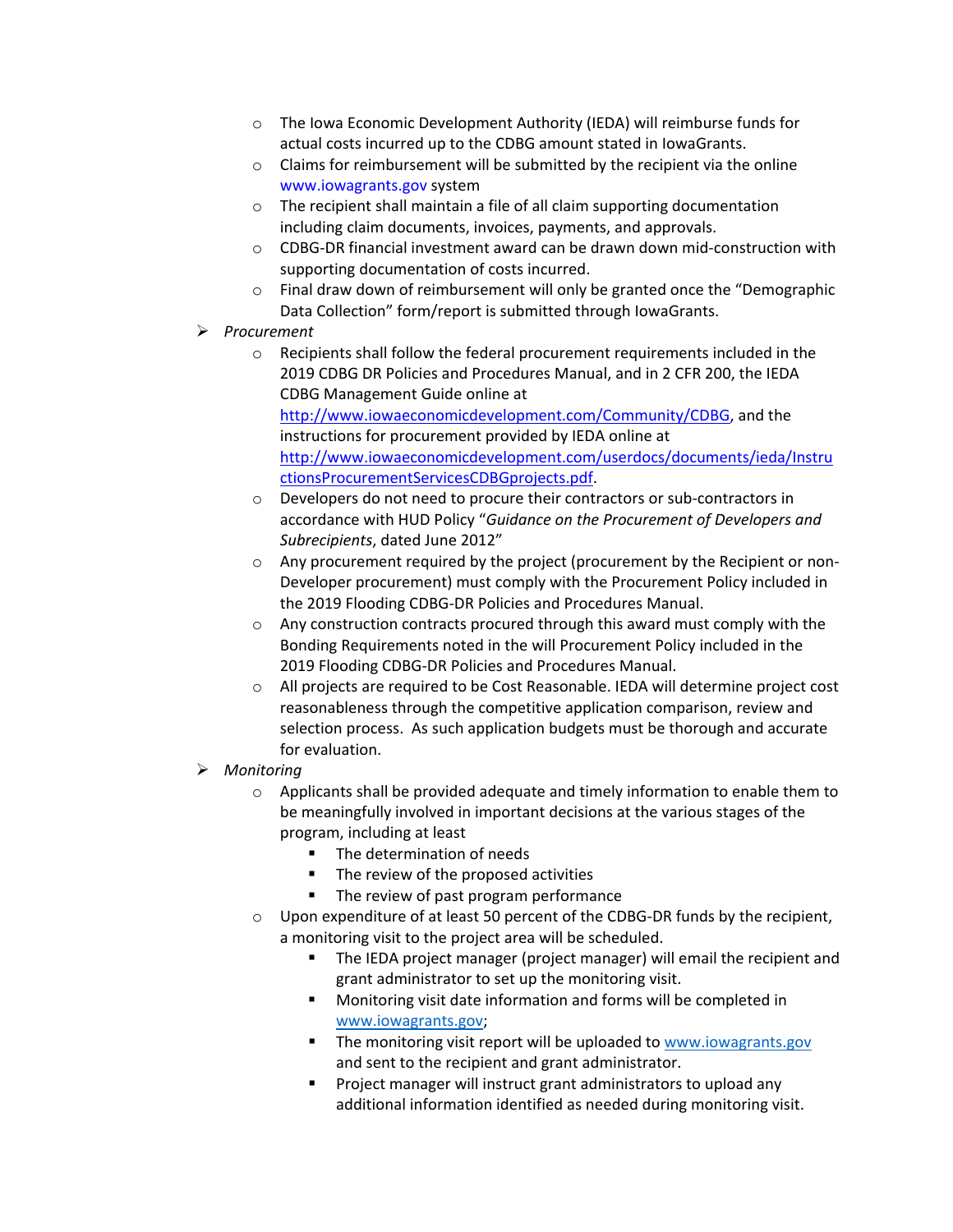- **Project manager will enter into [www.iowagrants.gov](http://www.iowagrants.gov/) the date** requested additional information is received and approved
- *Quarterly Reports*
	- $\circ$  Recipient will report project progress at least quarterly vi[a www.iowagrants.gov](http://www.iowagrants.gov/) to IEDA outlining progress made toward milestones outlined in the recipient's contract with IEDA.
	- o Progress on the following deliverables will be reported
		- **Percentage of work completed.**
		- Actual costs incurred up to date of quarterly report submission
		- **Extimate timeline remaining to complete construction**
	- o Note: Reporting is necessary as it is used to document progress toward achievement of outcome values identified in IEDA's CDBG-DR funded proposal
- *Retainage*
	- o 10% retainage until 100% of invoices with all costs claimed are submitted to IowaGrants and reviewed.
	- o Recipient, in coordination with COG will reduce the iowagants.gov requested amount by the retainage, so that the claim amount is paid in full.
	- $\circ$  Once closeout/compliance is completed the recipient will claim the final 10% to be paid by IEDA.
- *Leasing Policy*
	- $\circ$  All rental properties must establish and enforce a Leasing Policy. This policy must be in place prior to initial tenant occupancy and will:
		- **•** Demonstrate a process for application, income verification and signed lease agreements,
		- Demonstrate a process for annual recertification of income,
		- Demonstrate a process for out of ratio situations (If an LMI tenant is over income at recertification, they are not evicted or relocated. Rather the owner/manager must state in the policy that the next available unit will be leased to an LMI occupant until in compliance with period of affordability ratio requirements.
		- **Income verification must be completed in accordance with 24 CFR 5.609** (Part 5). Income verification is valid for twelve months from date of verification.
		- **Maximum (gross) rent limits on the CDBG-DR affordable rental units** shall not exceed the most current HOME Program 65% rent limits (by bedroom size). This requires the owner to subtract out any essential tenant paid utilities from the maximum rent charged to that rent + essential utilities = at or below the HOME 65% rent limit.
- *Maintenance Policy*
	- o The recipient will maintain safety procedures designated by federal and state law for construction of new buildings.
	- $\circ$  Recipients will develop maintenance agreement with tenants to keep project property in good repair and condition, ordinary wear and tear excepted, and shall not suffer or commit waste or damage upon the project property.
- *4 Month Flood Victim Period* 
	- o All units must be marketed to citizens directly impacted by the 2019 floods for 4 months prior to being offered to an eligible member of the general public. When beginning marketing, the grant administrator must be notified via email